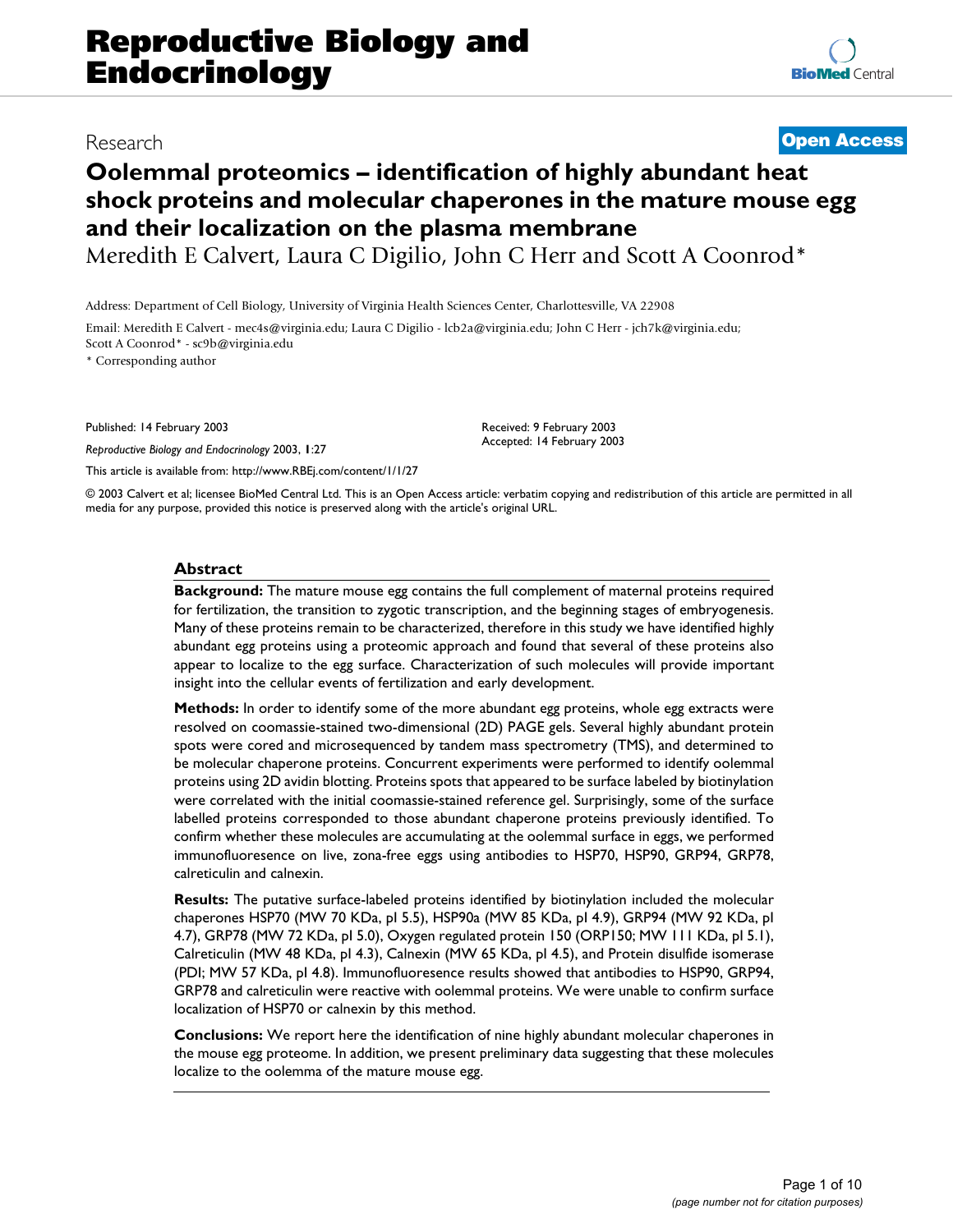# **Background**

The egg is a transcriptionally inactive cell and as such is a storehouse of maternal proteins and mRNA required for fertilization and the initiation of zygotic development. However, many of the proteins comprising the mature egg proteome have yet to be identified. Identification and molecular characterization of such proteins will provide much insight into the regulation of fertilization and early embryogenesis. The surface of the egg consists of an extracellular matrix, or zona pellucida, and plasma membrane, or oolemma, which sits beneath. The three proteins that comprise the zona pellucida (ZP1, ZP2 and ZP3) and their roles in sperm-binding are well characterized [1]. In contrast, little is known about the surface proteins of the egg plasma membrane. Almeida et al. [2] demonstrated the presence of α6β1 and αvβ3 integrins at the egg surface by indirect immunofluorescence and PCR, and showed involvement of the  $α6β1$  integrin in sperm-egg fusion by peptide and antibody inhibition assays. Currently, however, the functional significance of egg surface integrins is unclear. Data from Zhu and Evans [3] substantiates the involvement of  $\alpha$ 4/ $\alpha$ 9 integrin and α6 integrin in sperm-egg binding, while other results have been contradictory ([4,5], see Primakoff and Myles, [6] for review). There is now compelling evidence demonstrating that CD9, a tetraspan membrane protein, is present on the oolemma and essential for sperm-egg fusion, possibly by organizing functional multimolecular complexes in the egg [7]. Glycosyl-phophatidyniositol (GPI)-anchored proteins have also been described on the oolemma and implicated in sperm-egg fusion; removal of GPI-anchored protein from the egg plasma membrane results in greatly reduced fertilization rates without affecting sperm-zona pellucida binding [8]. Other egg surface molecules are the adhesion molecules NCAM, VCAM-1, ICAM-1 and ECAD [9], and the selectins [10]. Additionally, the IgG receptor [11], complement receptors C1q [12], CD35 and CD11b, [13] and the Fc gamma receptors [14] exhibit oolemmal expression in a variety of mammalian species.

Molecular chaperones bind to nascent proteins in the endoplasmic reticulum (ER), promote proper protein folding, and prevent the aggregation of nonnative and misfolded proteins. Most are constitutively expressed at low levels in almost all cell-types, but a number are upregulated in response to cellular stresses and these are known as the heat shock proteins (HSPs). A number of molecular chaperones are retained in the ER, due to a conserved signal sequence at the C-terminal end of the protein, (KDEL), which binds to a receptor in the Golgi apparatus [15]. More recently, however molecular chaperones bearing the ER retention signal have been localized to the surface of different cell types. Calnexin, Calreticulin, GRP94 (glycoprotein 96) and GRP78 (BiP) have been identified on the cell surface of immature thymocytes [16,17]. Cell surface expression of GRP94 is found in lymphocytes and lymphoid-like cells from several vertebrate species and is phylogenetically conserved [18]. Calnexin has been found on the surface of pro-B cells [19], as well as in a variety of mammalian culture cells [20] and a number of HSPs are found expressed on the cell surface in human and murine tumor cells [21–24]. Calreticulin, GRP78 and PDI were described on the plasma membrane of different cell types [25–28]; GRP78, GRP94, and PDI, have been found on the surface of rat exocrine pancreatic cells [29,30], and GRP78 cell surface expression was recently shown in human endothelial cells [31].

A number of reports have characterized constitutive expression of HSP70 and HSP90 in both immature oocytes and ovulated eggs from various species [32–36]. HSP70 and HSP89 are constitutively synthesized in the immature, preovulatory mouse oocyte, although the expression is not heat-inducible [37]. Levels of HSP70 mRNA decrease following oocyte maturation and ovulation [38], and HSP70 is one of the first genes to be transcribed at the onset of zygotic gene activation in the early 2-cell mouse embryo [39,40]. Interestingly, while previous investigators did not localize HSP70 to the oolemma, they did demonstrate that the presence of anti-HSP70 antibody reduces bovine sperm-egg binding in vitro. indicating a possible role for HSP70 in fertilization [41]). An egg-surface sperm receptor, identified on sea urchin oocytes, bears a sperm-binding domain with sequence similarity to HSP70 and its recombinant protein binds sperm and inhibits fertilization in vitro [42]. Among the other molecular chaperones described here, calreticulin has been found in oocytes from a number of species [43]. Interestingly, Munoz-Gotera et al. [44] showed that calreticulin localizes to cortical granules in guinea pig oocytes and is released into the perivitelline space following activation. PDI has been identified in sea urchin eggs [45], though localized only to the ER. Calnexin, GRP78, GRP94, and ORP150 have not been previously identified in oocytes of any species.

In order to identify maternal proteins present in the ovulated mouse egg, we performed 2D gel electrophoresis of proteins extracted from 2850 whole mature eggs and cored those protein spots that appeared to be most abundant. Concurrently, we surface labelled zona-free eggs with biotin and performed 2D avidin blotting to attempt to identify surface proteins. Proteins that appeared to be surface labelled were then cross-referenced between corresponding silver-stained 2D gels of egg extracts and compared to microsequence data from the coomassie-stained reference gel. We report here the preliminary identification of nine highly abundant HSPs and related chaperones in the mature mouse egg that also appear to be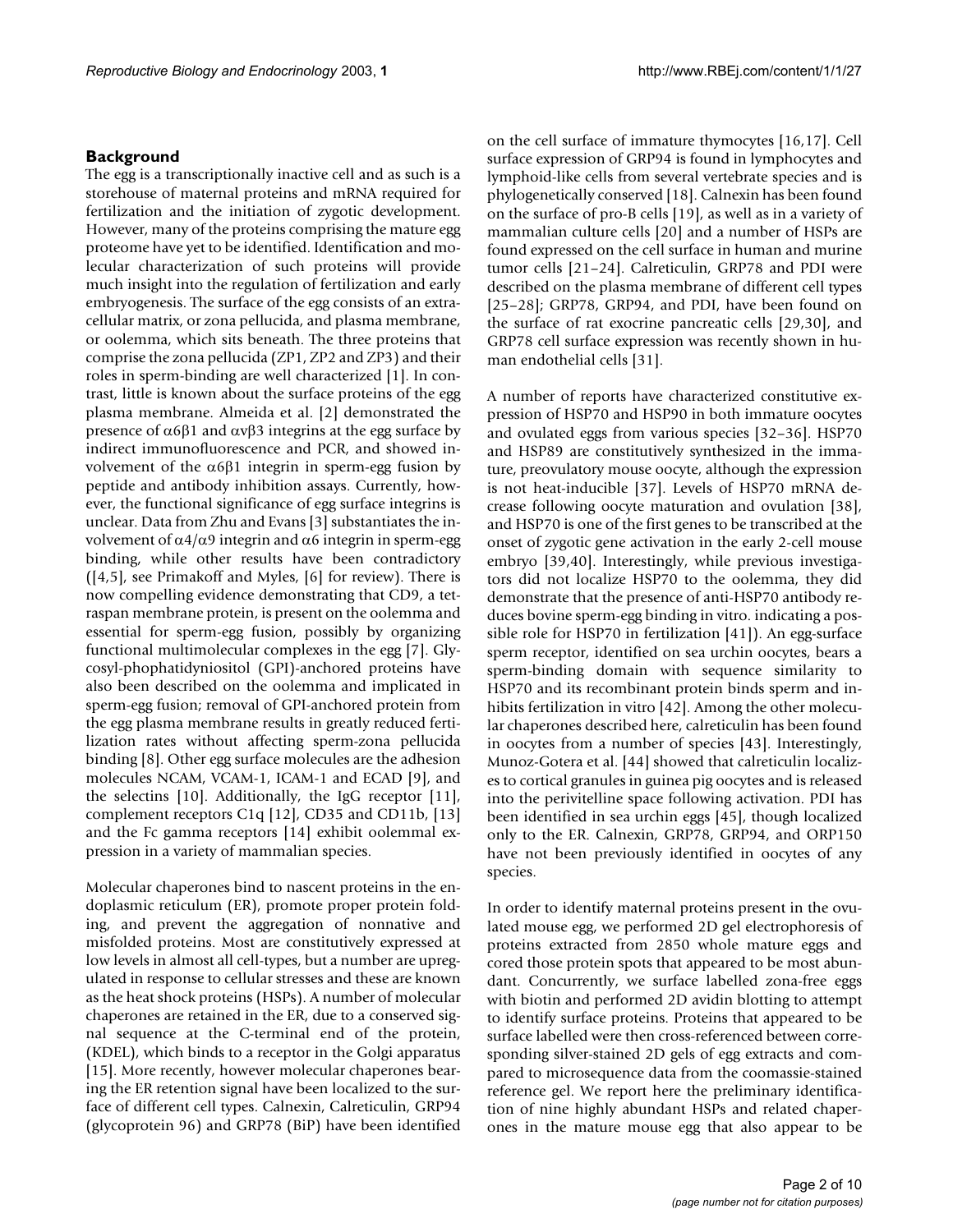surface labelled. To support the hypothesis that these molecular chaperones localize to the egg surface, we performed indirect immunofluorescence analysis and found that antibodies to HSP90α, GRP94, GRP78 and Calreticulin specifically bind to proteins on the oolemma.

# **Methods**

All experiments requiring the use of animals were performed according to USDA-condoned protocols and received prior approval by the University of Virginia IACUC committee.

#### *Egg isolation*

Mature, metaphase II-arrested mouse eggs were collected from superovulated 24-gram ICR female mice (Harlan Breeders, Indianapolis; Hilltop Labs, Philadelphia) primed with 7 IU PMSG 48 hr and 7 IU HCG 15 hr prior to egg collection. Cumulus – oocyte complexes were collected from oviducts of superovulated ICR strain females, medium-199 (M199, Gibco-BRL (Invitrogen), Carlsbad, CA). Cumulus cells were removed by treating eggs for 3 min with 1 mg/ml hyaluronidase (Sigma, St. Louis, MO) in M199; eggs were washed through four 50 ml drops of M199 medium covered with mineral oil using a pulled , heat-polished, Pasteur pipette (employed in all experiments). Zonae pellucidae were removed by treating the eggs for 3 min with 10  $\mu$ g/ml α-chymotrypsin (Sigma, St. Louis, MO) followed by mechanical shearing. Eggs were washed in M199 medium and incubated in M199 medium overlaid with light mineral oil for 3 h at 37°C in a 5%  $CO<sub>2</sub>$  incubator to allow for recovery before use.

#### *2D Electrophoresis*

The eggs were extracted in Celis lysis buffer (see [46]) containing 2% (v:v) NP-40, 9.8 M urea, 100 mM dithiothreitol (DTT), 2% ampholines (pH 3.5–10), and protease inhibitors for 30 min at room temperature, according to the protocol described in [47]. Isoelectric focusing of the egg extracts (IEF) was performed using the Mini-PROTE-AN II tube cell apparatus according to the manufacturer's protocol (Bio-Rad, Richmond, CA) with ampholines of pH 3.5–5 (30%), 3.5–10 (40%), 5–7 (20%), and 7–9 (10%), (Pharmacia Biotech, Uppsala, Sweden). The tube gels were placed on 12% minislab gels and the focused proteins were separated in the second dimension at 20 mA per gel. The gel was stained with coomassie (BioRad, Hercules, CA) for 30 min., washed and abundant protein spots (as determined by intensity of staining) were cored and submitted for microsequencing by TMS.

#### *Protein microsequencing*

Peptide sequencing was performed by the W.M. Keck Foundation Center for Biomedical Mass Spectrometry at the University of Virginia. Surface-labeled egg proteins were identified on 2D streptavidin immunoblots, and corresponding silver-stained protein spots were cored from a 1.5 mm-thick 2D SDS-PAGE gel that had been run in tandem. The gel core was diced into small pieces, destained with 1:1 v/v 30 mM potassium ferricyanide and 100 mM sodium thiosulfate, reduced in 10 mM DTT, and alkylated in 50 mM iodoacetamide in 0.1 M ammonium bicarbonate. After reagents were removed, the gel pieces were incubated with 12.5 ng/ $\mu$ l trypsin in 50 mM ammonium bicarbonate overnight at 37°C. Digested peptides were extracted from the gel fragments in 50% acetonitrile, 5% formic acid and evaporated to 25 µl for microsequencing. Peptides were analyzed by mass spectrometry using a capillary HPLC column interfaced to a Finnigan MAT TSQ7000 electrospray ionization-tandem quadrupole mass spectrometer. Selected peptides were mass analyzed using capillary liquid chromatography, yielding a collision-activated dissociation (CAD) spectra from which the amino acid sequence could be determined. Amino acid sequences were entered into and searched against the protein and DNA databanks using Sequest software available from GenBank.

#### *Surface labeling*

This procedure is explained in detail in Coonrod et al, 1999 [8]. Briefly, after collection zona-free eggs were washed six times in BWW medium (Irvine Scientific, Santa Ana, CA) containing 100 µg/ml polyvinylalcohol (PVA, Sigma, St. Louis, MO), biotinylated with 2 mg/ml Sulfo-NHS biotin (Pierce, Rockford, IL) in BWW/PVA for 7 min at room temperature, and washed six times in BWW/PVA. Biotinylated eggs were extracted in Celis buffer and run on a 2D gel as described above. The proteins were then electroblotted to nitrocellulose membranes at 125 mA for 45 min. The nitrocellulose membranes were blocked in PBS with 0.1% Tween and 5% dried milk for 30 min at room temperature, washed  $1 \times$  in PBS/0.1% Tween, and probed with 20 mg/ml streptavidin-HRP (Pierce, Rockford, IL) for 30 min at room temperature. The blots were washed 3 × 15 min in PBS/0.1% Tween and developed using enhanced chemiluminescence (Amersham Corp, Buckinghamshire, UK) for 5 min. An identical number of eggs were collected and remained untreated prior to protein extraction, and proteins from these eggs were separated according to the same protocol outlined above. This gel was silver-stained according to Hochstrasser *et al.* [48].

#### *Indirect immunofluorescence with zona-free Eggs*

Antibody Reagents: All antibodies used in these experiments were purchased from Affinity Bioreagents, Golden, CO and all were diluted in M199 media to desired concentration. Anti-GRP94 (clone 9G10) is a rat monoclonal IgG antibody used at 50 µg/ml. Purified rat IgG was diluted to 50 µg/ml for use as a negative control. Anti-calnexin (clone AF18), Anti-HSP90 (clone 3B6), and anti-HSP70 (5A5) are mouse monoclonal IgG antibodies, and were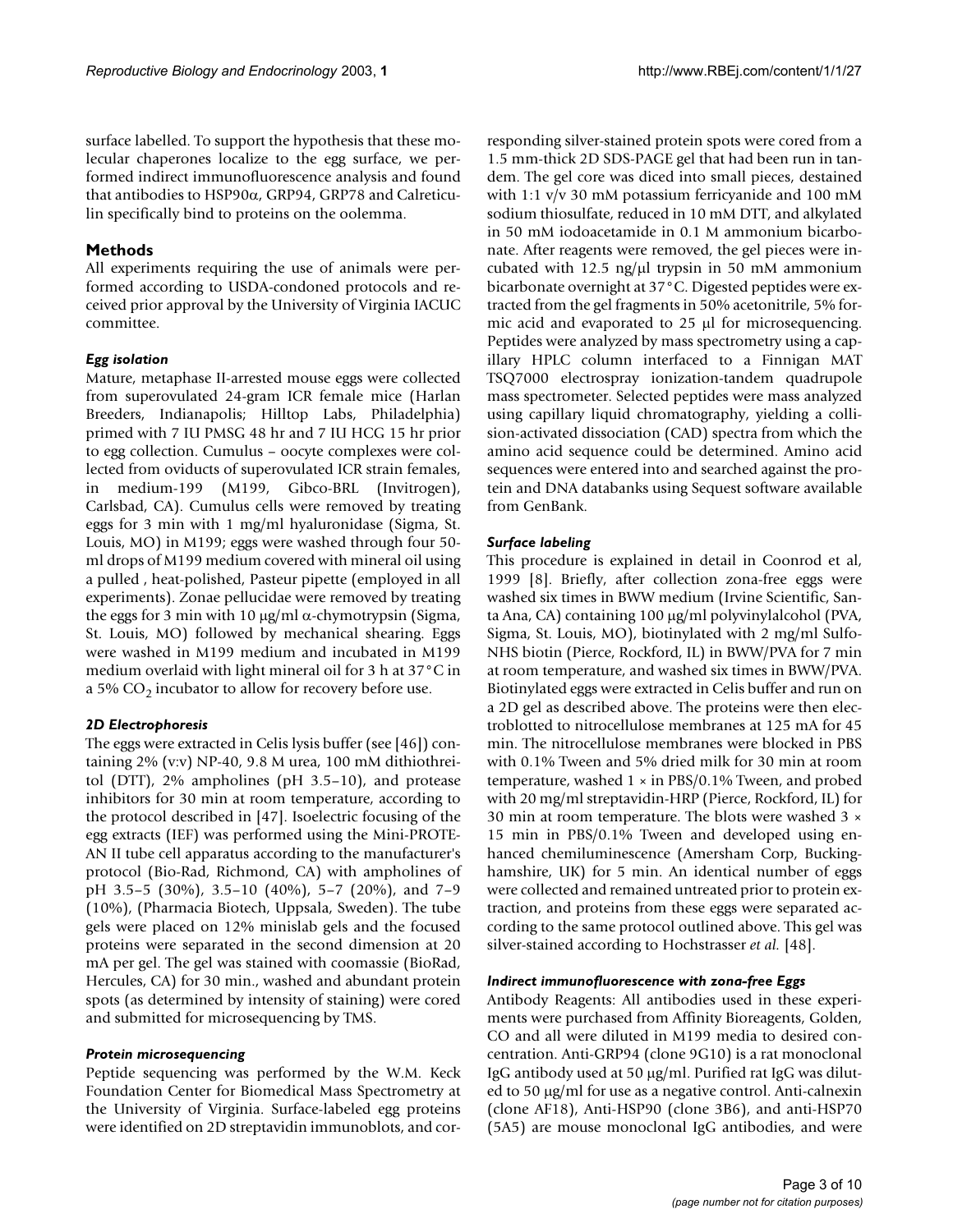

# **Figure 1**

2D Elecrophoresis of whole egg extracts identifies abundant egg proteins. 2D electrophoresis of 2850 zona-free mouse egg proteins, extracted with Celis buffer and stained with coomassie. Black arrows indicate protein spots that were cored for TMS. Each spot is labelled with the resulting protein identification. Horizontal axis shows isoelectric point and vertical axis shows molecular weight (kDa).

used at a 1:100 dilution. Purified mouse IgG was diluted 1:100 for use as a negative control. The secondary antibodies used were cy3-conjugated anti-rat or mouse antibody at 1:200. Anti-calreticulin (cat. # PA3-900) and anti-GRP78 (cat. # PA1-014) are rabbit polyclonal antibodies and were used at a 1:200 dilution. Normal rabbit serum was used at 1:200 as a negative control. The secondary antibody used was a cy3-conjgated anti-rabbit antibody at 1:200. Hoechst chromatin stain was used at 10 µg/ml in PBS in order to determine which, if any, eggs had been activated or were undergoing degeneration as a consequence of manipulation.

Zona-free eggs were prepared as described above and allowed to recover for 3 h at 37 $\degree$ C in a 5% CO<sub>2</sub> incubator before use. After the recovery period, eggs were washed through  $4 \times 50$  µl wash drops of M199 media (see [8] for recipe). Live eggs were then incubated with primary antibody or control IgG as noted. The eggs were subsequently washed in M199 media and incubated in the appropriate secondary antibody for 1 h at  $37^{\circ}$ C in a 5% CO<sub>2</sub> incubator, to determine the localization of primary antibody reactivity. Eggs were then washed in M199 media and incubated in 10 µg/ml Hoechst chromatin stain at 37°C for 10 min. Staining of the live eggs was visualized using ultra violet light and a fluorescent filter on a light microscope (Standard 18 model, Zeiss Microimaging, Thornwood, NY).

# **Results**

# *2D Electrophoresis and TMS identification of abundant egg proteins*

2D gel electrophoresis of whole egg extract from 2850 mature, metaphase II-arrested, untreated mouse eggs was performed in order to identify some of the more abundant proteins of the egg proteome. The 2D gel repertoire of whole, untreated eggs is presented in Fig. 1. Abundant, coomassie stained egg protein spots were cored from the gel and submitted for TMS analysis. Of the spots submitted, a subset matched known chaperones/HSP proteins; these are HSP70, HSP90α, GRP78, GRP94, Calreticulin, Calnexin, PDI, and ORP150, as indicated by labelled arrows in Fig. 1, displayed in Table [1](#page-4-0).

# *Biotinylation and avidin blotting identifies surface-labeled egg proteins*

Separation of surface-labeled biotinylated egg proteins followed by avidin blotting was utilized to identify surface-labeled proteins. For these experiments, proteins from 800 zona-free biotinylated mouse eggs were extracted. The extracts from the treated eggs were separated by 2D gel electrophoresis, electroblotted to nitrocellulose membranes, and probed with streptavidin-HRP. Biotinylated proteins were visualized using enhanced chemiluminescence. Another 800, untreated zona-free eggs were extracted, separated by 2D electrophoresis and the gel was silver-stained. The 2D gel repertoire of biotin-labeled oolemmal surface proteins is presented in Fig. 2A. The corresponding silver stained 2D gel of untreated eggs (from which protein spots were cored for TMS) is presented in Fig. 2B. To ensure that plasma membrane proteins were biotinylated and cytoplasmic proteins were not, the blot shown in Fig. 2B was stripped of streptavidin-HRP and reprobed with antibodies to tubulin and actin (two known cytoskeletal proteins). The antibodies to the cytoplasmic markers only recognized two spots on the blot and these spots correspond to the expected mass and pI of tubulin and actin (data not shown). No surface-labeling of these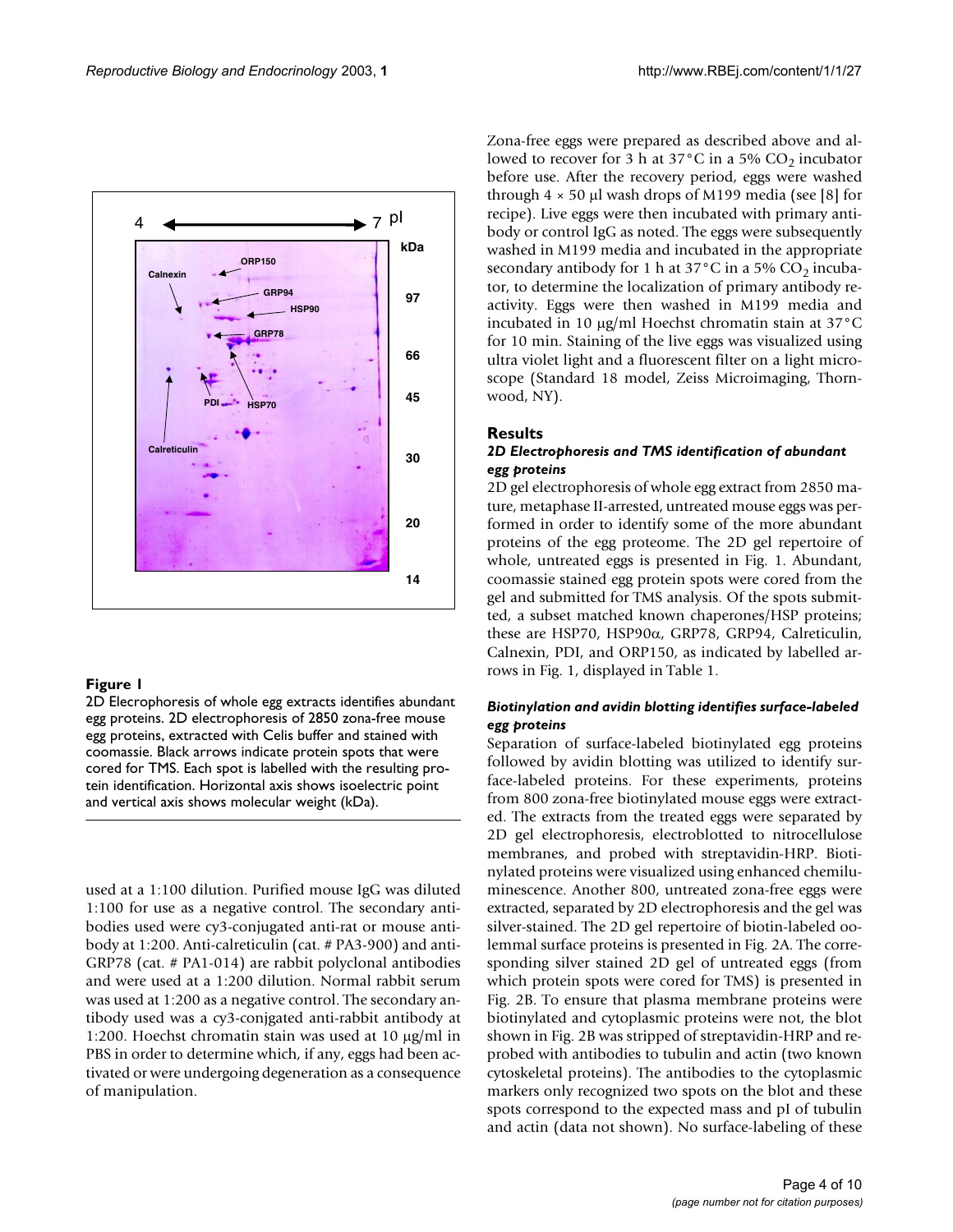| <b>Protein</b>      | <b>MW</b> | рI   | Acc. #   | Hsp or<br>chaperone | <b>Previously</b><br>described on<br>cell surface | <b>Previously</b><br>described in<br>oocyte | <b>ER-retention</b><br>motif |
|---------------------|-----------|------|----------|---------------------|---------------------------------------------------|---------------------------------------------|------------------------------|
| <b>HSP 70</b>       | 70.0      | 5.46 | P17879   | <b>HSP</b>          | $[22 - 24]$                                       | $[32 - 35, 38 - 40]$                        |                              |
| HSP 90 (HSP 86)     | 84.7      | 4.93 | P07901   | <b>HSP</b>          | [23]                                              | [36]                                        |                              |
| GRP 94 (gp96)       | 92.5      | 4.74 | P08113   | <b>HSP</b>          | [16, 18, 21, 30]                                  |                                             | +KDEL                        |
| <b>GRP 78 (BiP)</b> | 72.4      | 5.07 | P20029   | <b>HSP</b>          | [16, 28, 30, 31]                                  | $\overline{\phantom{a}}$                    | +KDEL                        |
| <b>ORP 150</b>      | 11.1      | 5.11 | AAB05672 | <b>HSP</b>          |                                                   |                                             | + KNDEL                      |
| Calreticulin        | 48.0      | 4.33 | P14211   | Chaperone           | [16, 25, 26, 28]                                  | [43, 44]                                    | +KDEL                        |
| Calnexin            | 6.50      | 4.48 | AAA62450 | Chaperone           | $[16, 17, 19 - 22]$                               |                                             | + KPRRE                      |
| <b>PDI</b>          | 57.1      | 4.80 | P09103   | Chaperone           | $[27 - 29]$                                       | [45]                                        | +KDEL                        |

<span id="page-4-0"></span>**Table 1: Oolemmal surface-labeled Chaperone/HSPs Identified by TMS. List of putative oolemmal proteins identified by 2D electrophoresis and TMS, with predicted molecular weight and isoelectric point, genbank accession number, expression profile with** 



### **Figure 2**

2D Electrophoresis, biotinylation and avidin blotting identifies surface-labeled oolemmal proteins. 2D electrophoresis of 800 zona-free mouse egg proteins, surface labeled with 2 mg/ ml Sulfo-NHS biotin, and separated by 2D electrophoresis. Blotted with streptavidin-HRP and visualized by ECL (A). Corresponding 2D electrophoretic gel of 800 unlabeled zona-free mouse eggs visualized by silver staining. Labelled black arrows indicate previously identified protein spots (B). Horizontal axis of each shows isoelectric point and vertical axis shows molecular weight (kDa).

cytoskeletal proteins occurred, validating the surface-specificity of the labeling method. Additionally, 2D blots of non-biotinylated oocytes were probed with streptavidin-HRP. Two proteins in the unlabeled eggs bound streptavidin, corresponding to endogenous non-specific avidin binding proteins not included in the repertoire of surfacelabeled proteins (data not shown, see figures in Coonrod et al., [46]).



#### **Figure 3**

Immunofluorescent localization of GRP94. Immunofluorescence using rat monoclonal antibodies to GRP94 on live, zona-free mouse eggs (A). Compare to control egg population incubated with rat IgG. Secondary antibody used for both is cy3-conjugated anti-rat antibody (B). Red asterisks mark activated eggs.

# *Immunofluorescence with antibodies to surface-labeled chaperones/HSPs*

In order to provide additional evidence for surface localization, antibodies to five of the eight molecular chaperones identified by surface labelling were used in immunofluorescence experiments. Hoechst chromatin stain was utilized to determine whether eggs had parthenogenetically activated (activated eggs are mitotic and exhibit two chromatin poles rather than one, as indicated by an asterisk in Figs 3,4,5). When zona-free mature eggs were incubated with anti-GRP94, the antibody specifically bound to isolated regions of the plasma membrane in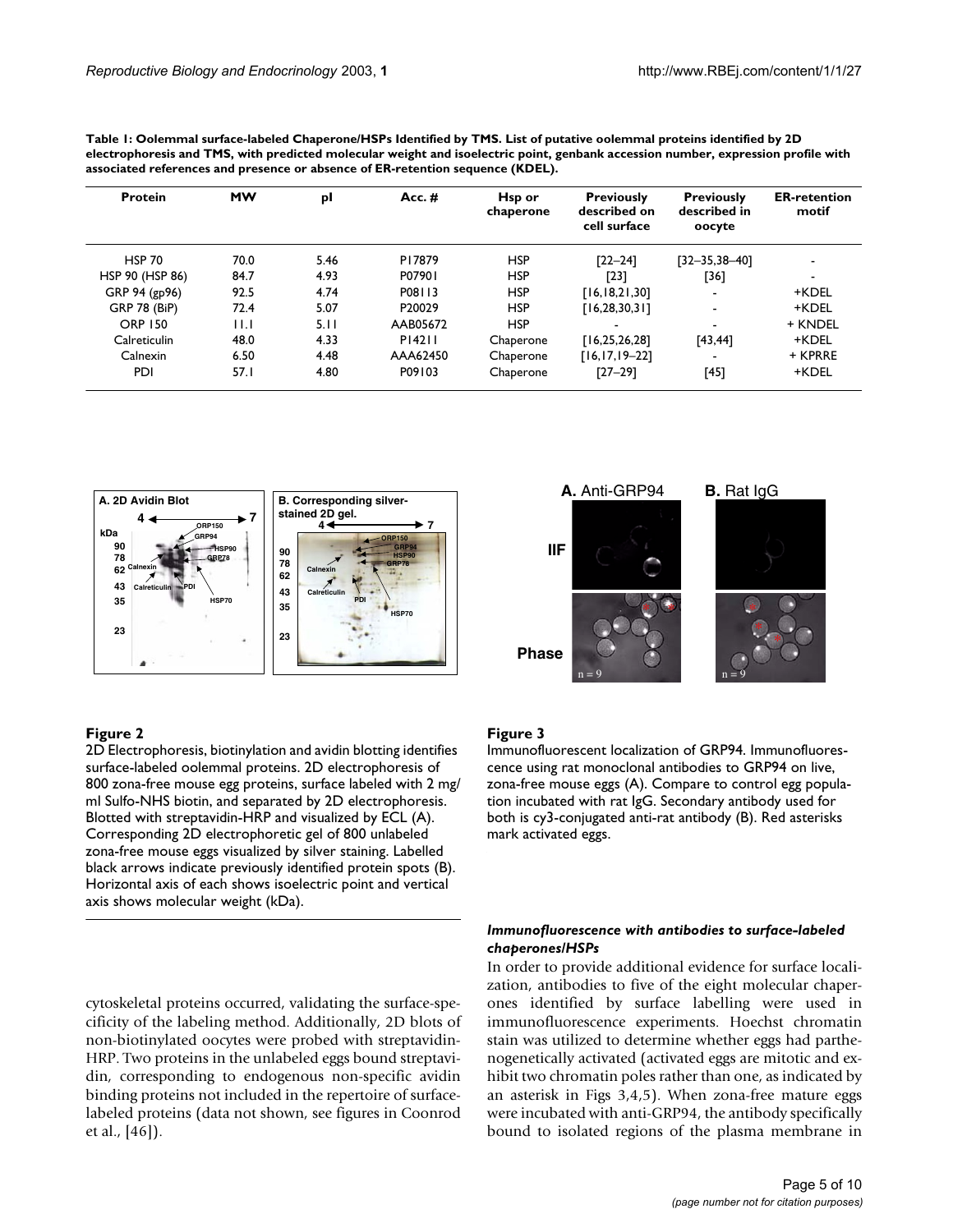

# **Figure 4**

Immunofluorescent localization of HSP90. Immunofluorescence using mouse monoclonal antibodies to HSP90 on mature, zona-free mouse eggs (A). Compare to control egg population incubated with mouse IgG. Secondary antibody used for both is cy3-conjugated anti-rat antibody.  $n = 10$  (B). Red asterisks mark activated eggs.



#### **Figure 5**

Immunofluorescent localization of Calreticulin and GRP78. Immunofluorescence using rabbit polyclonal antibodies to (A) calreticulin, and (B) GRP78, on mature, zona-free mouse eggs. Compare to control egg population incubated with normal rabbit sera. (C). Secondary antibody used for both is cy3 conjugated anti-rabbit antibody. Red asterisks mark activated eggs.

several eggs; however, the majority of eggs did not show any reactivity (Fig. 3A). In contrast, incubating in rat IgG alone did not result in any antibody reactivity (Fig. 3B). It is not clear from these preliminary results what common feature this subpopulation of positively staining eggs shared in common, but there does not appear to be an association between activation status and the degree of positive staining. Anti-HSP90 antibodies reacted very strongly with the egg plasma membrane of the majority of those eggs examined (Fig. 4A). Incubating eggs in mouse IgG alone did not result in any reactivity (Fig. 4B). Intriguingly, HSP90 staining was primarily localized to the microvillar region of normal eggs (the region opposite the pole containing the metaphase chromatin) whereas the staining became delocalized and more intense following activation. Anti-calreticulin antibodies bound to the plasma membrane in approximately half of the eggs, and no association with activation status was observed (Fig. 5A). Anti-GRP78 antibodies bound to the plasma membrane in the majority of the eggs examined (Fig. 5B). Incubating eggs in normal rabbit sera alone did not result in any reactivity (Fig. 5C). Neither anti-HSP70 nor anti-calnexin antibodies resulted in positive immunostaining in any of the eggs examined (data not shown). A more rigorous quantitative analysis of the surface localization of these molecular chaperones to the oolemma is now required.

# **Discussion**

It has been estimated that individual mammalian cells express from 5,000, to 10,000 proteins at any given point in time [49]. Analysis of the 2D gel shown in Fig. 1 shows from ~3000 eggs, only several hundred proteins can be resolved by coomassie-staining, and therefore these proteins are likely some of the most abundant proteins in the ovulated mouse egg. In this study we have found that a subset of these highly abundant proteins are molecular chaperones. It will be of interest to establish the functional role of these proteins in the egg and early embryo. HSP70 is one of the first genes to be expressed following zygotic gene activation in the two-cell mouse embryo [38–40] and appears to play a role in developmental processes in a number of species [50–53]. Endogenous HSP90 has also been implicated in developmental regulation in the mouse [52], and GRP78 is described as having a stressresponse function during avian development [54]. Activation of the zygotic genome initiates an accumulation of embryonic transcripts in the early two-cell embryo, and this likely requires machinery to ensure the accurate translation and folding of nascent proteins. The HSPs and chaperones found in the mature egg may represent a maternal stockpile of such folding machinery.

Another preliminary finding of this study is that several molecular chaperones appear to be localized to the egg surface. Although HSPs were originally identified as a family of proteins that are upregulated in response to cell stress, most are also endogenously expressed under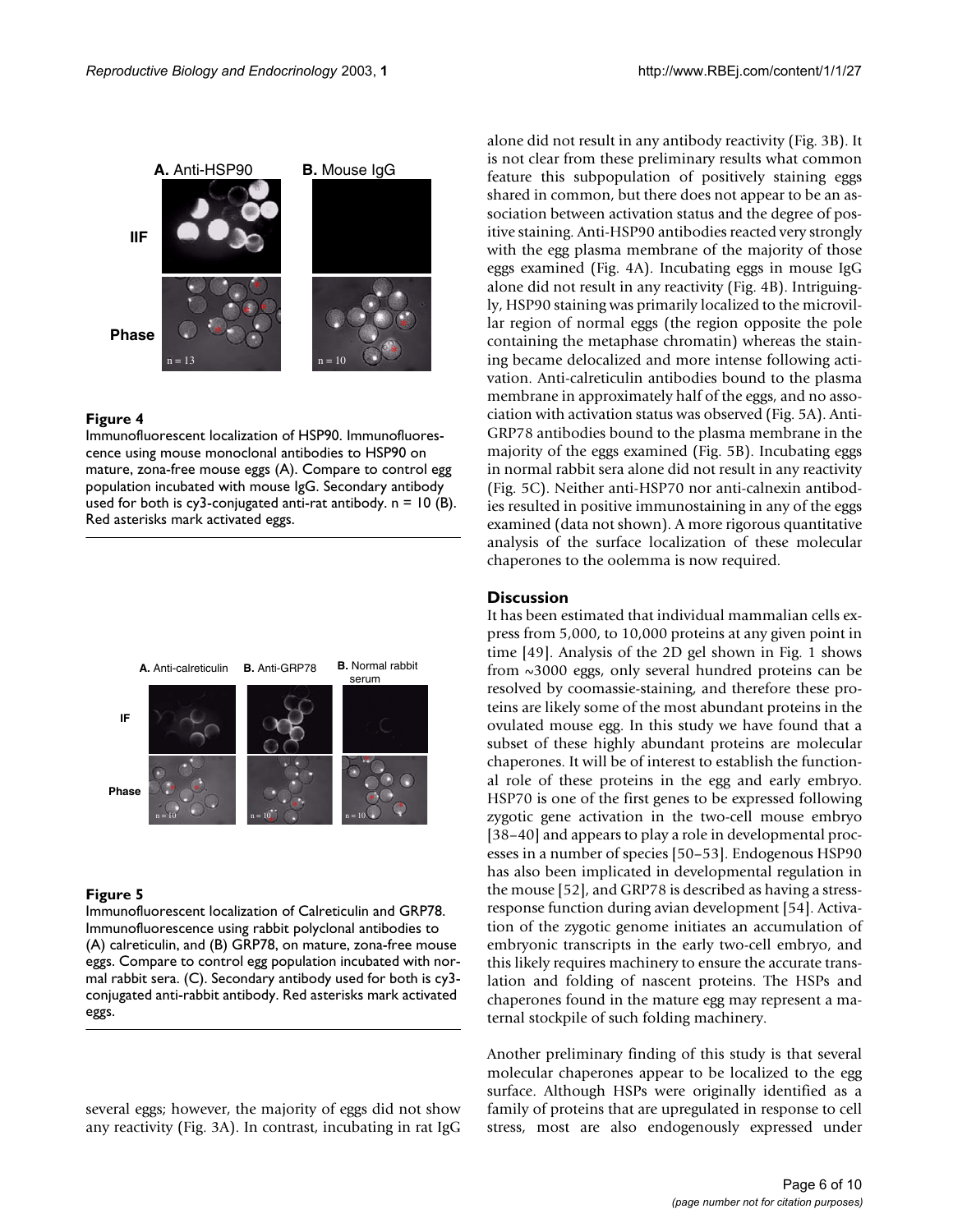physiological conditions. Constitutive expression of a number of HSPs and molecular chaperones has been characterized in immature oocytes and mature mouse eggs [38–40], though none as yet have been localized to the oolemma. Members of the chaperone/HSP protein families, including those containing an ER retention signal (e.g. KDEL, KKXX) have been described on the cell surface in a wide variety of cell types [16–23,27,26,28,30,31], though this phenomenon has not been previously described in oocytes or eggs. How these proteins are escaping ER retention is not yet known. It is possible that in association with another protein or protein complex, the chaperone's KDEL sequence is sterically prevented from binding with ER retention receptors, and this allows the protein to be transported to the plasma membrane. Another hypothesis is that alternative folding of the chaperone protein itself masks the retention sequence, allowing it to escape the ER. Further studies are needed to confirm the surface localization of these molecules and to determine which, if any, of these potential mechanisms are being employed.

The functional significance of surface expression of ER chaperones in different cell types has yet to be determined. A sperm receptor identified on the surface of sea urchin oocytes has an extracellular domain that shows sequence similarity to HSP70 and appears to be required for fertilization [42]. Additionally, members of the HSP family are known to be involved in the regulation of apoptosis (see [55] for review). HSP70 and GRP78 both have anti-apoptotic activity, whereas HSP90 appears to have both pro-apoptotic and anti-apoptotic activities, depending on the specific stimuli received. Early bovine embryos cultured in the presence of HSP70 antibodies exhibit increased apoptosis and reduced embryo viability [41]. However, it is still controversial as to whether the unfertilized egg is actively apoptotic or undergoes necrosis in the reproductive tract. During development, selective cell death by apoptosis becomes crucial, and chaperone molecules in the egg may play a role in later apoptotic events. Future experiments need to be performed before the significance of findings presented here can be addressed, both at the functional and mechanistic level. In general, the molecular chaperones are proving to play a wide variety of roles in diverse cellular processes and this list will likely grow as our understanding of these molecules increases.

# **Conclusions**

Using 2D electrophoresis and TMS, we have identified eight molecular chaperone proteins that are abundantly expressed in the mature mouse egg. Of these proteins, GRP 94, GRP 78, Calreticulin and HSP 90 can be surfacelabeled by biotin and appear to be localizing to the egg surface based on preliminary immunofluoresence data.

These results provide preilimary evidence for the presence of these molecular chaperones on the egg surface.

#### **Acknowledgements**

This original work was supported by NIH grants HD 29099 and HD 38353.

#### **References**

- 1. Wassarman P, Chen J, Cohen N, Litscher E, Liu C, Qi H and Williams Z **[Structure and function of the mammalian egg zona](http://www.ncbi.nlm.nih.gov/entrez/query.fcgi?cmd=Retrieve&db=PubMed&dopt=Abstract&list_uids=10497324) [pellucida.](http://www.ncbi.nlm.nih.gov/entrez/query.fcgi?cmd=Retrieve&db=PubMed&dopt=Abstract&list_uids=10497324)** *J Exp Zool* 1999, **285:**251-8
- 2. Almeida EA, Huovila AP, Sutherland AE, Stephens LE, Calarco PG, Shaw LM, Mercurio AM, Sonnenberg A, Primakoff P and Myles DG **[Mouse egg integrin alpha 6 beta 1 functions as a sperm](http://www.ncbi.nlm.nih.gov/entrez/query.fcgi?cmd=Retrieve&db=PubMed&dopt=Abstract&list_uids=7600577) [receptor.](http://www.ncbi.nlm.nih.gov/entrez/query.fcgi?cmd=Retrieve&db=PubMed&dopt=Abstract&list_uids=7600577)** *Cell* 1995, **81:**1095-104
- 3. Zhu X and Evans JP **[Analysis of the roles of RGD-binding in](http://www.ncbi.nlm.nih.gov/entrez/query.fcgi?cmd=Retrieve&db=PubMed&dopt=Abstract&list_uids=11906941)tegrins, alpha(4)/alpha(9) integrins, alpha(6) integrins, and [CD9 in the interaction of the fertilin beta \(ADAM2\) disin](http://www.ncbi.nlm.nih.gov/entrez/query.fcgi?cmd=Retrieve&db=PubMed&dopt=Abstract&list_uids=11906941)[tegrin domain with the mouse egg membrane.](http://www.ncbi.nlm.nih.gov/entrez/query.fcgi?cmd=Retrieve&db=PubMed&dopt=Abstract&list_uids=11906941)** *Biol Reprod* 2002, **66:**1193-202
- 4. Evans JP, Kopf GS and Schultz RM **[Characterization of the bind](http://www.ncbi.nlm.nih.gov/entrez/query.fcgi?cmd=Retrieve&db=PubMed&dopt=Abstract&list_uids=9224676)[ing of recombinant mouse sperm fertilin beta subunit to](http://www.ncbi.nlm.nih.gov/entrez/query.fcgi?cmd=Retrieve&db=PubMed&dopt=Abstract&list_uids=9224676) mouse eggs: evidence for adhesive activity via an egg beta1 [integrin-mediated interaction.](http://www.ncbi.nlm.nih.gov/entrez/query.fcgi?cmd=Retrieve&db=PubMed&dopt=Abstract&list_uids=9224676)** Dev Biol 1997, 187:79-93
- 5. Miller BJ, Georges-Labouesse E, Primakoff P and Myles DG **[Normal](http://www.ncbi.nlm.nih.gov/entrez/query.fcgi?cmd=Retrieve&db=PubMed&dopt=Abstract&list_uids=10851025) [fertilization occurs with eggs lacking the integrin](http://www.ncbi.nlm.nih.gov/entrez/query.fcgi?cmd=Retrieve&db=PubMed&dopt=Abstract&list_uids=10851025) [alpha6beta1 and is CD9-dependent.](http://www.ncbi.nlm.nih.gov/entrez/query.fcgi?cmd=Retrieve&db=PubMed&dopt=Abstract&list_uids=10851025)** *J Cell Biol* 2000, **149:**1289-96
- 6. Primakoff P and Myles DG **[Penetration, adhesion, and fusion in](http://www.ncbi.nlm.nih.gov/entrez/query.fcgi?cmd=Retrieve&db=PubMed&dopt=Abstract&list_uids=12077404) [mammalian sperm-egg interaction.](http://www.ncbi.nlm.nih.gov/entrez/query.fcgi?cmd=Retrieve&db=PubMed&dopt=Abstract&list_uids=12077404)** *Science* 2002, **296:**2183-5
- 7. Chen MS, Tung KS, Coonrod SA, Takahashi Y, Bigler D, Chang A, Yamashita Y, Kincade PW, Herr JC and White JM **[Role of the in](http://www.ncbi.nlm.nih.gov/entrez/query.fcgi?cmd=Retrieve&db=PubMed&dopt=Abstract&list_uids=10518536)[tegrin-associated protein CD9 in binding between sperm](http://www.ncbi.nlm.nih.gov/entrez/query.fcgi?cmd=Retrieve&db=PubMed&dopt=Abstract&list_uids=10518536) ADAM 2 and the egg integrin alpha6beta1: implications for [murine fertilization.](http://www.ncbi.nlm.nih.gov/entrez/query.fcgi?cmd=Retrieve&db=PubMed&dopt=Abstract&list_uids=10518536)** *Proc Natl Acad Sci U S A* 1999, **96:**11830-5
- 8. Coonrod SA, Naaby-Hansen S, Shetty J, Shibahara H, Chen M, White JM and Herr JC **[Treatment of mouse oocytes with PI-PLC re](http://www.ncbi.nlm.nih.gov/entrez/query.fcgi?cmd=Retrieve&db=PubMed&dopt=Abstract&list_uids=10068467)**leases 70-kDa (pl 5) and 35- to 45-kDa (pl 5.5) protein clus**[ters from the egg surface and inhibits sperm-oolemma](http://www.ncbi.nlm.nih.gov/entrez/query.fcgi?cmd=Retrieve&db=PubMed&dopt=Abstract&list_uids=10068467) [binding and fusion.](http://www.ncbi.nlm.nih.gov/entrez/query.fcgi?cmd=Retrieve&db=PubMed&dopt=Abstract&list_uids=10068467)** *Dev Biol* 1999, **207:**334-49
- 9. Campbell S, Swann HR, Seif MW, Kimber SJ and Aplin JD **[Cell adhe](http://www.ncbi.nlm.nih.gov/entrez/query.fcgi?cmd=Retrieve&db=PubMed&dopt=Abstract&list_uids=7593541)[sion molecules on the oocyte and preimplantation human](http://www.ncbi.nlm.nih.gov/entrez/query.fcgi?cmd=Retrieve&db=PubMed&dopt=Abstract&list_uids=7593541) [embryo.](http://www.ncbi.nlm.nih.gov/entrez/query.fcgi?cmd=Retrieve&db=PubMed&dopt=Abstract&list_uids=7593541)** *Hum Reprod* 1995, **10:**1571-8
- 10. Fusi FM, Montesano M, Bernocchi N, Panzeri C, Ferrara F, Villa A and Bronson RA **[P-selectin is expressed on the oolemma of human](http://www.ncbi.nlm.nih.gov/entrez/query.fcgi?cmd=Retrieve&db=PubMed&dopt=Abstract&list_uids=9238701) and hamster oocytes following sperm adhesion and is also [detected on the equatorial region of acrosome-reacted hu](http://www.ncbi.nlm.nih.gov/entrez/query.fcgi?cmd=Retrieve&db=PubMed&dopt=Abstract&list_uids=9238701)[man spermatozoa.](http://www.ncbi.nlm.nih.gov/entrez/query.fcgi?cmd=Retrieve&db=PubMed&dopt=Abstract&list_uids=9238701)** *Mol Hum Reprod* 1996, **2:**341-7
- 11. Wiley LM and Obasaju MF **[Immunofluorescent localization of](http://www.ncbi.nlm.nih.gov/entrez/query.fcgi?cmd=Retrieve&db=PubMed&dopt=Abstract&list_uids=3537172) [immunoglobulins on the cell surface of mouse oocytes and](http://www.ncbi.nlm.nih.gov/entrez/query.fcgi?cmd=Retrieve&db=PubMed&dopt=Abstract&list_uids=3537172) [preimplantation embryos.](http://www.ncbi.nlm.nih.gov/entrez/query.fcgi?cmd=Retrieve&db=PubMed&dopt=Abstract&list_uids=3537172)** *J In Vitro Fert Embryo Transf* 1986, **3:**319-25
- 12. Fusi F, Bronson RA, Hong Y and Ghebrehiwet B **[Complement](http://www.ncbi.nlm.nih.gov/entrez/query.fcgi?cmd=Retrieve&db=PubMed&dopt=Abstract&list_uids=1878225) [component C1q and its receptor are involved in the interac](http://www.ncbi.nlm.nih.gov/entrez/query.fcgi?cmd=Retrieve&db=PubMed&dopt=Abstract&list_uids=1878225)[tion of human sperm with zona-free hamster eggs.](http://www.ncbi.nlm.nih.gov/entrez/query.fcgi?cmd=Retrieve&db=PubMed&dopt=Abstract&list_uids=1878225)** *Mol Reprod Dev* 1991, **29:**180-8
- 13. Anderson DJ, Abbott AF and Jack RM **[The role of complement](http://www.ncbi.nlm.nih.gov/entrez/query.fcgi?cmd=Retrieve&db=PubMed&dopt=Abstract&list_uids=47711) [component C3b and its receptors in sperm-oocyte](http://www.ncbi.nlm.nih.gov/entrez/query.fcgi?cmd=Retrieve&db=PubMed&dopt=Abstract&list_uids=47711) [interaction.](http://www.ncbi.nlm.nih.gov/entrez/query.fcgi?cmd=Retrieve&db=PubMed&dopt=Abstract&list_uids=47711)** *Proc Natl Acad Sci U S A* 1993, **90:**10051-5
- 14. Bronson RA, Fusi FM and Fleit HB **[Monoclonal antibodies identify](http://www.ncbi.nlm.nih.gov/entrez/query.fcgi?cmd=Retrieve&db=PubMed&dopt=Abstract&list_uids=1387899) [Fc gamma receptors on unfertilized human oocytes but not](http://www.ncbi.nlm.nih.gov/entrez/query.fcgi?cmd=Retrieve&db=PubMed&dopt=Abstract&list_uids=1387899) [spermatozoa.](http://www.ncbi.nlm.nih.gov/entrez/query.fcgi?cmd=Retrieve&db=PubMed&dopt=Abstract&list_uids=1387899)** *J Reprod Immunol* 1992, **21:**293-307
- 15. Parsell DA and Lindquist S **[The function of heat-shock proteins](http://www.ncbi.nlm.nih.gov/entrez/query.fcgi?cmd=Retrieve&db=PubMed&dopt=Abstract&list_uids=8122909) [in stress tolerance: degradation and reactivation of damaged](http://www.ncbi.nlm.nih.gov/entrez/query.fcgi?cmd=Retrieve&db=PubMed&dopt=Abstract&list_uids=8122909) [proteins.](http://www.ncbi.nlm.nih.gov/entrez/query.fcgi?cmd=Retrieve&db=PubMed&dopt=Abstract&list_uids=8122909)** *Annu Rev Genet* 1993, **27:**437-96
- 16. Wiest DL, Bhandoola A, Punt J, Kreibich G, McKean D and Singer A **[Incomplete endoplasmic reticulum \(ER\) retention in imma](http://www.ncbi.nlm.nih.gov/entrez/query.fcgi?cmd=Retrieve&db=PubMed&dopt=Abstract&list_uids=9050874)ture thymocytes as revealed by surface expression of "ER[resident" molecular chaperones.](http://www.ncbi.nlm.nih.gov/entrez/query.fcgi?cmd=Retrieve&db=PubMed&dopt=Abstract&list_uids=9050874)** *Proc Natl Acad Sci U S A* 1997, **94:**1884-9
- 17. Wiest DL, Burgess WH, McKean D, Kearse KP and Singer A **[The](http://www.ncbi.nlm.nih.gov/entrez/query.fcgi?cmd=Retrieve&db=PubMed&dopt=Abstract&list_uids=7628443) molecular chaperone calnexin is expressed on the surface of [immature thymocytes in association with clonotype-inde](http://www.ncbi.nlm.nih.gov/entrez/query.fcgi?cmd=Retrieve&db=PubMed&dopt=Abstract&list_uids=7628443)[pendent CD3 complexes.](http://www.ncbi.nlm.nih.gov/entrez/query.fcgi?cmd=Retrieve&db=PubMed&dopt=Abstract&list_uids=7628443)** *Embo J* 1995, **14:**3425-33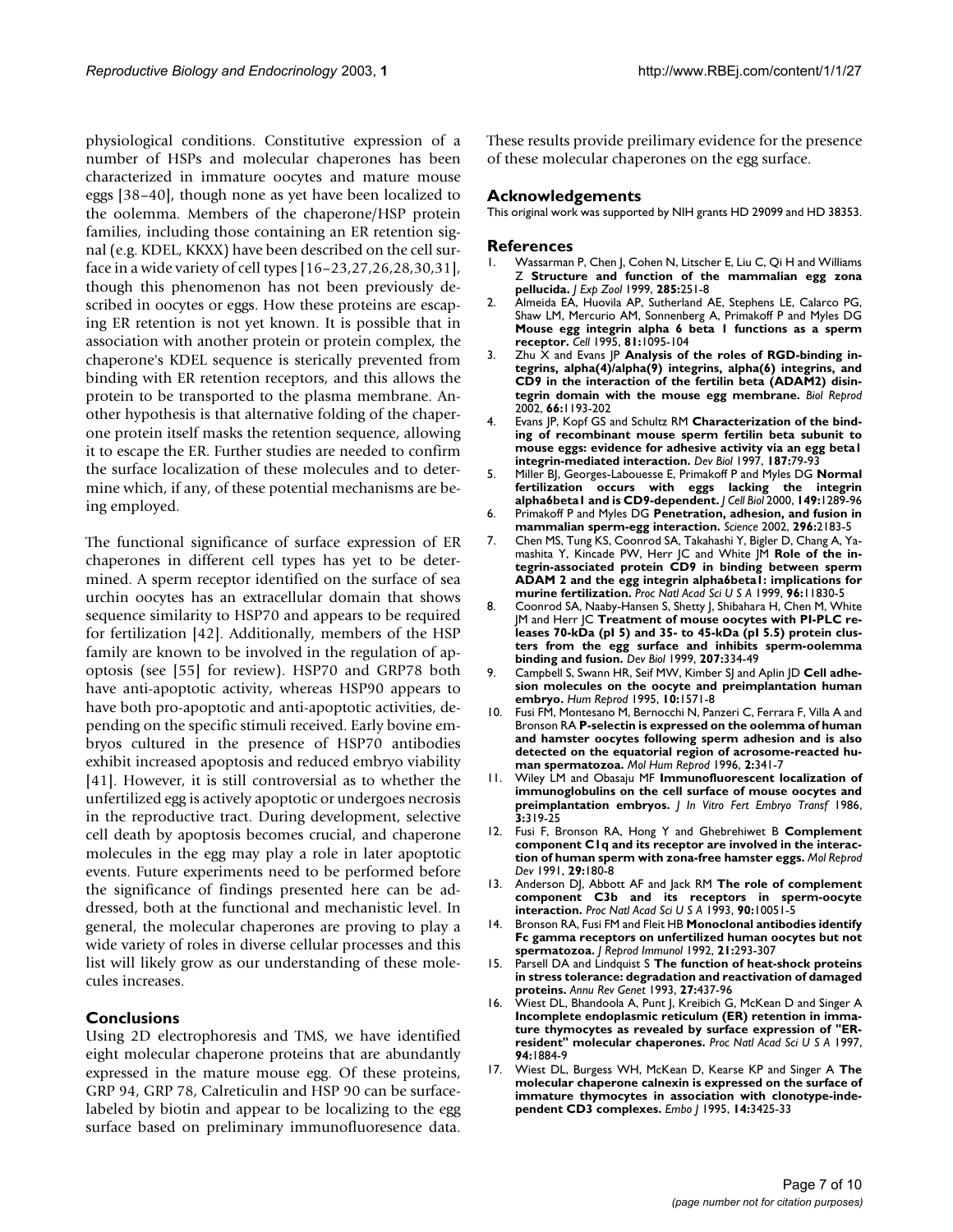- 18. Robert J, Menoret A and Cohen N **[Cell surface expression of the](http://www.ncbi.nlm.nih.gov/entrez/query.fcgi?cmd=Retrieve&db=PubMed&dopt=Abstract&list_uids=10510348) [endoplasmic reticular heat shock protein gp96 is phyloge](http://www.ncbi.nlm.nih.gov/entrez/query.fcgi?cmd=Retrieve&db=PubMed&dopt=Abstract&list_uids=10510348)[netically conserved.](http://www.ncbi.nlm.nih.gov/entrez/query.fcgi?cmd=Retrieve&db=PubMed&dopt=Abstract&list_uids=10510348)** *J Immunol* 1999, **163:**4133-9
- 19. Nagata K, Nakamura T, Kitamura F, Kuramochi S, Taki S, Campbell KS and Karasuyama H **[The Ig alpha/Igbeta heterodimer on mu](http://www.ncbi.nlm.nih.gov/entrez/query.fcgi?cmd=Retrieve&db=PubMed&dopt=Abstract&list_uids=9354476)[negative proB cells is competent for transducing signals to](http://www.ncbi.nlm.nih.gov/entrez/query.fcgi?cmd=Retrieve&db=PubMed&dopt=Abstract&list_uids=9354476) [induce early B cell differentiation.](http://www.ncbi.nlm.nih.gov/entrez/query.fcgi?cmd=Retrieve&db=PubMed&dopt=Abstract&list_uids=9354476)** *Immunity* 1997, **7:**559-70
- 20. Okazaki Y, Ohno H, Takase K, Ochiai T and Saito T **[Cell surface ex](http://www.ncbi.nlm.nih.gov/entrez/query.fcgi?cmd=Retrieve&db=PubMed&dopt=Abstract&list_uids=10956670)[pression of calnexin, a molecular chaperone in the endoplas](http://www.ncbi.nlm.nih.gov/entrez/query.fcgi?cmd=Retrieve&db=PubMed&dopt=Abstract&list_uids=10956670)[mic reticulum.](http://www.ncbi.nlm.nih.gov/entrez/query.fcgi?cmd=Retrieve&db=PubMed&dopt=Abstract&list_uids=10956670)** *J Biol Chem* 2000, **275:**35751-8
- 21. Altmeyer A, Maki RG, Feldweg AM, Heike M, Protopopov VP, Masur SK and Srivastava PK **[Tumor-specific cell surface expression of](http://www.ncbi.nlm.nih.gov/entrez/query.fcgi?cmd=Retrieve&db=PubMed&dopt=Abstract&list_uids=8797880) [the-KDEL containing, endoplasmic reticular heat shock pro](http://www.ncbi.nlm.nih.gov/entrez/query.fcgi?cmd=Retrieve&db=PubMed&dopt=Abstract&list_uids=8797880)[tein gp96.](http://www.ncbi.nlm.nih.gov/entrez/query.fcgi?cmd=Retrieve&db=PubMed&dopt=Abstract&list_uids=8797880)** *Int J Cancer* 1996, **69:**340-9
- 22. Multhoff G, Botzler C, Wiesnet M, Muller E, Meier T, Wilmanns W and Issels RD **[A stress-inducible 72-kDa heat-shock protein](http://www.ncbi.nlm.nih.gov/entrez/query.fcgi?cmd=Retrieve&db=PubMed&dopt=Abstract&list_uids=7705958) [\(HSP72\) is expressed on the surface of human tumor cells,](http://www.ncbi.nlm.nih.gov/entrez/query.fcgi?cmd=Retrieve&db=PubMed&dopt=Abstract&list_uids=7705958) [but not on normal cells.](http://www.ncbi.nlm.nih.gov/entrez/query.fcgi?cmd=Retrieve&db=PubMed&dopt=Abstract&list_uids=7705958)** *Int J Cancer* 1995, **61:**272-9
- 23. Ferrarini M, Heltai S, Zocchi MR and Rugarli C **[Unusual expression](http://www.ncbi.nlm.nih.gov/entrez/query.fcgi?cmd=Retrieve&db=PubMed&dopt=Abstract&list_uids=1601523) [and localization of heat-shock proteins in human tumor](http://www.ncbi.nlm.nih.gov/entrez/query.fcgi?cmd=Retrieve&db=PubMed&dopt=Abstract&list_uids=1601523) [cells.](http://www.ncbi.nlm.nih.gov/entrez/query.fcgi?cmd=Retrieve&db=PubMed&dopt=Abstract&list_uids=1601523)** *Int J Cancer* 1992, **51:**613-9
- 24. Botzler C, Schmidt J, Luz A, Jennen L, Issels R and Multhoff G **[Differ](http://www.ncbi.nlm.nih.gov/entrez/query.fcgi?cmd=Retrieve&db=PubMed&dopt=Abstract&list_uids=9714069)[ential Hsp70 plasma-membrane expression on primary hu](http://www.ncbi.nlm.nih.gov/entrez/query.fcgi?cmd=Retrieve&db=PubMed&dopt=Abstract&list_uids=9714069)man tumors and metastases in mice with severe combined [immunodeficiency.](http://www.ncbi.nlm.nih.gov/entrez/query.fcgi?cmd=Retrieve&db=PubMed&dopt=Abstract&list_uids=9714069)** *Int J Cancer* 1998, **77:**942-8
- 25. Goicoechea S, Orr AW, Pallero MA, Eggleton P and Murphy-Ullrich JE **[Thrombospondin mediates focal adhesion disassembly](http://www.ncbi.nlm.nih.gov/entrez/query.fcgi?cmd=Retrieve&db=PubMed&dopt=Abstract&list_uids=10964924) [through interactions with cell surface calreticulin.](http://www.ncbi.nlm.nih.gov/entrez/query.fcgi?cmd=Retrieve&db=PubMed&dopt=Abstract&list_uids=10964924)** *J Biol Chem* 2000, **275:**36358-68
- 26. White TK, Zhu Q and Tanzer ML **[Cell surface calreticulin is a pu](http://www.ncbi.nlm.nih.gov/entrez/query.fcgi?cmd=Retrieve&db=PubMed&dopt=Abstract&list_uids=7608143)[tative mannoside lectin which triggers mouse melanoma cell](http://www.ncbi.nlm.nih.gov/entrez/query.fcgi?cmd=Retrieve&db=PubMed&dopt=Abstract&list_uids=7608143) [spreading.](http://www.ncbi.nlm.nih.gov/entrez/query.fcgi?cmd=Retrieve&db=PubMed&dopt=Abstract&list_uids=7608143)** *J Biol Chem* 1995, **270:**15926-9
- 27. Essex DW, Chen K and Swiatkowska M **[Localization of protein di](http://www.ncbi.nlm.nih.gov/entrez/query.fcgi?cmd=Retrieve&db=PubMed&dopt=Abstract&list_uids=7662965)[sulfide isomerase to the external surface of the platelet plas](http://www.ncbi.nlm.nih.gov/entrez/query.fcgi?cmd=Retrieve&db=PubMed&dopt=Abstract&list_uids=7662965)[ma membrane.](http://www.ncbi.nlm.nih.gov/entrez/query.fcgi?cmd=Retrieve&db=PubMed&dopt=Abstract&list_uids=7662965)** *Blood* 1995, **86:**2168-73
- 28. Xiao G, Chung TF, Pyun HY, Fine RE and Johnson RJ **[KDEL proteins](http://www.ncbi.nlm.nih.gov/entrez/query.fcgi?cmd=Retrieve&db=PubMed&dopt=Abstract&list_uids=10529470) [are found on the surface of NG108-15 cells.](http://www.ncbi.nlm.nih.gov/entrez/query.fcgi?cmd=Retrieve&db=PubMed&dopt=Abstract&list_uids=10529470)** *Brain Res Mol Brain Res* 1999, **72:**121-8
- 29. Akagi S, Yamamoto A, Yoshimori T, Masaki R, Ogawa R and Tashiro Y **[Localization of protein disulfide isomerase on plasma](http://www.ncbi.nlm.nih.gov/entrez/query.fcgi?cmd=Retrieve&db=PubMed&dopt=Abstract&list_uids=3292644) [membranes of rat exocrine pancreatic cells.](http://www.ncbi.nlm.nih.gov/entrez/query.fcgi?cmd=Retrieve&db=PubMed&dopt=Abstract&list_uids=3292644)** *J Histochem Cytochem* 1988, **36:**1069-74
- 30. Takemoto H, Yoshimori T, Yamamoto A, Miyata Y, Yahara I, Inoue K and Tashiro Y **[Heavy chain binding protein \(BiP/GRP78\) and](http://www.ncbi.nlm.nih.gov/entrez/query.fcgi?cmd=Retrieve&db=PubMed&dopt=Abstract&list_uids=1318687) [endoplasmin are exported from the endoplasmic reticulum](http://www.ncbi.nlm.nih.gov/entrez/query.fcgi?cmd=Retrieve&db=PubMed&dopt=Abstract&list_uids=1318687) in rat exocrine pancreatic cells, similar to protein disulfide[isomerase.](http://www.ncbi.nlm.nih.gov/entrez/query.fcgi?cmd=Retrieve&db=PubMed&dopt=Abstract&list_uids=1318687)** *Arch Biochem Biophys* 1992, **296:**129-36
- 31. Triantafilou M, Fradelizi D and Triantafilou K **[Major histocompati](http://www.ncbi.nlm.nih.gov/entrez/query.fcgi?cmd=Retrieve&db=PubMed&dopt=Abstract&list_uids=11476899)[bility class one molecule associates with glucose regulated](http://www.ncbi.nlm.nih.gov/entrez/query.fcgi?cmd=Retrieve&db=PubMed&dopt=Abstract&list_uids=11476899) [protein \(GRP\) 78 on the cell surface.](http://www.ncbi.nlm.nih.gov/entrez/query.fcgi?cmd=Retrieve&db=PubMed&dopt=Abstract&list_uids=11476899)** *Hum Immunol* 2001, **62:**764-70
- 32. Bienz M **[Xenopus hsp 70 genes are constitutively expressed in](http://www.ncbi.nlm.nih.gov/entrez/query.fcgi?cmd=Retrieve&db=PubMed&dopt=Abstract&list_uids=6510409) [injected oocytes.](http://www.ncbi.nlm.nih.gov/entrez/query.fcgi?cmd=Retrieve&db=PubMed&dopt=Abstract&list_uids=6510409)** *Embo J* 1984, **3:**2477-83
- 33. Bienz M and Gurdon JB **[The heat-shock response in Xenopus](http://www.ncbi.nlm.nih.gov/entrez/query.fcgi?cmd=Retrieve&db=PubMed&dopt=Abstract&list_uids=6891290) [oocytes is controlled at the translational level.](http://www.ncbi.nlm.nih.gov/entrez/query.fcgi?cmd=Retrieve&db=PubMed&dopt=Abstract&list_uids=6891290)** *Cell* 1982, **29:**811-9
- 34. Billoud B, Rodriguez-Martin ML, Berard L, Moreau N and Angelier N **[Constitutive expression of a somatic heat-inducible hsp70](http://www.ncbi.nlm.nih.gov/entrez/query.fcgi?cmd=Retrieve&db=PubMed&dopt=Abstract&list_uids=8187647) [gene during amphibian oogenesis.](http://www.ncbi.nlm.nih.gov/entrez/query.fcgi?cmd=Retrieve&db=PubMed&dopt=Abstract&list_uids=8187647)** *Development* 1993, **119:**921- 32
- 35. Kawarsky SJ and King WA **[Expression and localisation of heat](http://www.ncbi.nlm.nih.gov/entrez/query.fcgi?cmd=Retrieve&db=PubMed&dopt=Abstract&list_uids=11273032) [shock protein 70 in cultured bovine oocytes and embryos.](http://www.ncbi.nlm.nih.gov/entrez/query.fcgi?cmd=Retrieve&db=PubMed&dopt=Abstract&list_uids=11273032)** *Zygote* 2001, **9:**39-50
- 36. Coumailleau P, Billoud B, Sourrouille P, Moreau N and Angelier N **[Ev](http://www.ncbi.nlm.nih.gov/entrez/query.fcgi?cmd=Retrieve&db=PubMed&dopt=Abstract&list_uids=7729567)[idence for a 90 kDa heat-shock protein gene expression in](http://www.ncbi.nlm.nih.gov/entrez/query.fcgi?cmd=Retrieve&db=PubMed&dopt=Abstract&list_uids=7729567) [the amphibian oocyte.](http://www.ncbi.nlm.nih.gov/entrez/query.fcgi?cmd=Retrieve&db=PubMed&dopt=Abstract&list_uids=7729567)** *Dev Biol* 1995, **168:**247-58
- 37. Curci A, Bevilacqua A and Mangia F **[Lack of heat-shock response](http://www.ncbi.nlm.nih.gov/entrez/query.fcgi?cmd=Retrieve&db=PubMed&dopt=Abstract&list_uids=3622927) [in preovulatory mouse oocytes.](http://www.ncbi.nlm.nih.gov/entrez/query.fcgi?cmd=Retrieve&db=PubMed&dopt=Abstract&list_uids=3622927)** *Dev Biol* 1987, **123:**154-60
- 38. Manejwala FM, Logan CY and Schultz RM **[Regulation of hsp70](http://www.ncbi.nlm.nih.gov/entrez/query.fcgi?cmd=Retrieve&db=PubMed&dopt=Abstract&list_uids=2010034) [mRNA levels during oocyte maturation and zygotic gene ac](http://www.ncbi.nlm.nih.gov/entrez/query.fcgi?cmd=Retrieve&db=PubMed&dopt=Abstract&list_uids=2010034)[tivation in the mouse.](http://www.ncbi.nlm.nih.gov/entrez/query.fcgi?cmd=Retrieve&db=PubMed&dopt=Abstract&list_uids=2010034)** *Dev Biol* 1991, **144:**301-8
- 39. Bensaude O, Babinet C, Morange M and Jacob F **[Heat shock pro](http://www.ncbi.nlm.nih.gov/entrez/query.fcgi?cmd=Retrieve&db=PubMed&dopt=Abstract&list_uids=6684733)[teins, first major products of zygotic gene activity in mouse](http://www.ncbi.nlm.nih.gov/entrez/query.fcgi?cmd=Retrieve&db=PubMed&dopt=Abstract&list_uids=6684733) [embryo.](http://www.ncbi.nlm.nih.gov/entrez/query.fcgi?cmd=Retrieve&db=PubMed&dopt=Abstract&list_uids=6684733)** *Nature* 1983, **305:**331-3
- 40. Christians E, Campion E, Thompson EM and Renard JP **[Expression](http://www.ncbi.nlm.nih.gov/entrez/query.fcgi?cmd=Retrieve&db=PubMed&dopt=Abstract&list_uids=7867493) [of the HSP 70.1 gene, a landmark of early zygotic activity in](http://www.ncbi.nlm.nih.gov/entrez/query.fcgi?cmd=Retrieve&db=PubMed&dopt=Abstract&list_uids=7867493)**

**[the mouse embryo, is restricted to the first burst of](http://www.ncbi.nlm.nih.gov/entrez/query.fcgi?cmd=Retrieve&db=PubMed&dopt=Abstract&list_uids=7867493) [transcription.](http://www.ncbi.nlm.nih.gov/entrez/query.fcgi?cmd=Retrieve&db=PubMed&dopt=Abstract&list_uids=7867493)** *Development* 1995, **121:**113-22

- 41. Matwee C, Kamaruddin M, Betts DH, Basrur PK and King WA **[The](http://www.ncbi.nlm.nih.gov/entrez/query.fcgi?cmd=Retrieve&db=PubMed&dopt=Abstract&list_uids=11517289) [effects of antibodies to heat shock protein 70 in fertilization](http://www.ncbi.nlm.nih.gov/entrez/query.fcgi?cmd=Retrieve&db=PubMed&dopt=Abstract&list_uids=11517289) [and embryo development.](http://www.ncbi.nlm.nih.gov/entrez/query.fcgi?cmd=Retrieve&db=PubMed&dopt=Abstract&list_uids=11517289)** *Mol Hum Reprod* 2001, **7:**829-37
- 42. Foltz KR, Partin JS and Lennarz WJ **[Sea urchin egg receptor for](http://www.ncbi.nlm.nih.gov/entrez/query.fcgi?cmd=Retrieve&db=PubMed&dopt=Abstract&list_uids=8383878) [sperm: sequence similarity of binding domain and hsp70.](http://www.ncbi.nlm.nih.gov/entrez/query.fcgi?cmd=Retrieve&db=PubMed&dopt=Abstract&list_uids=8383878)** *Science* 1993, **259:**1421-5
- 43. Parys JB, McPherson SM, Mathews L, Campbell KP and Longo FJ **Presence of inositol 1,4,5-trisphosphate receptor, [calreticulin, and calsequestrin in eggs of sea urchins and](http://www.ncbi.nlm.nih.gov/entrez/query.fcgi?cmd=Retrieve&db=PubMed&dopt=Abstract&list_uids=8313995) [Xenopus laevis.](http://www.ncbi.nlm.nih.gov/entrez/query.fcgi?cmd=Retrieve&db=PubMed&dopt=Abstract&list_uids=8313995)** *Dev Biol* 1994, **161:**466-76
- 44. Munoz-Gotera RJ, Hernandez-Gonzalez EO, Mendoza-Hernandez G, Contreras RG and Mujica A **[Exocytosis of a 60 kDa protein \(cal](http://www.ncbi.nlm.nih.gov/entrez/query.fcgi?cmd=Retrieve&db=PubMed&dopt=Abstract&list_uids=11599052)[reticulin\) from activated hamster oocytes.](http://www.ncbi.nlm.nih.gov/entrez/query.fcgi?cmd=Retrieve&db=PubMed&dopt=Abstract&list_uids=11599052)** *Mol Reprod Dev* 2001, **60:**405-13
- 45. Lucero HA, Lebeche D and Kaminer B **[ERcalcistorin/protein di](http://www.ncbi.nlm.nih.gov/entrez/query.fcgi?cmd=Retrieve&db=PubMed&dopt=Abstract&list_uids=8083214)sulfide isomerase (PDI). Sequence determination and [expression of a cDNA clone encoding a calcium storage pro](http://www.ncbi.nlm.nih.gov/entrez/query.fcgi?cmd=Retrieve&db=PubMed&dopt=Abstract&list_uids=8083214)tein with PDI activity from endoplasmic reticulum of the sea [urchin egg.](http://www.ncbi.nlm.nih.gov/entrez/query.fcgi?cmd=Retrieve&db=PubMed&dopt=Abstract&list_uids=8083214)** *J Biol Chem* 1994, **269:**23112-9
- 46. Coonrod SA, Wright PW and Herr JC **[Oolemmal proteomics.](http://www.ncbi.nlm.nih.gov/entrez/query.fcgi?cmd=Retrieve&db=PubMed&dopt=Abstract&list_uids=11730904)** *J Reprod Immunol* 2002, **53:**55-65
- 47. Rasmussen HH, Van Damme J, Puype M, Gesser B, Celis JE and Vandekerckhove J **[Microsequencing of proteins recorded in hu](http://www.ncbi.nlm.nih.gov/entrez/query.fcgi?cmd=Retrieve&db=PubMed&dopt=Abstract&list_uids=1794343)[man two-dimensional gel protein databases.](http://www.ncbi.nlm.nih.gov/entrez/query.fcgi?cmd=Retrieve&db=PubMed&dopt=Abstract&list_uids=1794343)** *Electrophoresis* 1991, **12:**873-82
- 48. Hochstrasser DF and Merril CR **['Catalysts' for polyacrylamide](http://www.ncbi.nlm.nih.gov/entrez/query.fcgi?cmd=Retrieve&db=PubMed&dopt=Abstract&list_uids=2484987) [gel polymerization and detection of proteins by silver](http://www.ncbi.nlm.nih.gov/entrez/query.fcgi?cmd=Retrieve&db=PubMed&dopt=Abstract&list_uids=2484987) [staining.](http://www.ncbi.nlm.nih.gov/entrez/query.fcgi?cmd=Retrieve&db=PubMed&dopt=Abstract&list_uids=2484987)** *Appl Theor Electrophor* 1988, **1:**35-40
- 49. Celis JE, Gesser B, Rasmussen HH, Madsen P, Leffers H, Dejgaard K, Honore B, Olsen E, Ratz G and Lauridsen JB **[Comprehensive two](http://www.ncbi.nlm.nih.gov/entrez/query.fcgi?cmd=Retrieve&db=PubMed&dopt=Abstract&list_uids=2090460)[dimensional gel protein databases offer a global approach to](http://www.ncbi.nlm.nih.gov/entrez/query.fcgi?cmd=Retrieve&db=PubMed&dopt=Abstract&list_uids=2090460) the analysis of human cells: the transformed amnion cells (AMA) master database and its link to genome DNA se[quence data.](http://www.ncbi.nlm.nih.gov/entrez/query.fcgi?cmd=Retrieve&db=PubMed&dopt=Abstract&list_uids=2090460)** *Electrophoresis* 1990, **11:**989-1071
- 50. Angelier N, Moreau N, Rodriguez-Martin ML, Penrad-Mobayed M and Prudhomme C **[Does the chaperone heat shock protein hsp70](http://www.ncbi.nlm.nih.gov/entrez/query.fcgi?cmd=Retrieve&db=PubMed&dopt=Abstract&list_uids=8840184) [play a role in the control of developmental processes?](http://www.ncbi.nlm.nih.gov/entrez/query.fcgi?cmd=Retrieve&db=PubMed&dopt=Abstract&list_uids=8840184)** *Int J Dev Biol* 1996, **40:**521-9
- Giudice G, Sconzo G and Roccheri MC [Studies on heat shock pro](http://www.ncbi.nlm.nih.gov/entrez/query.fcgi?cmd=Retrieve&db=PubMed&dopt=Abstract&list_uids=10466924)**[teins in sea urchin development.](http://www.ncbi.nlm.nih.gov/entrez/query.fcgi?cmd=Retrieve&db=PubMed&dopt=Abstract&list_uids=10466924)** *Dev Growth Differ* 1999, **41:**375- 80
- 52. Loones MT, Chang Y and Morange M **[The distribution of heat](http://www.ncbi.nlm.nih.gov/entrez/query.fcgi?cmd=Retrieve&db=PubMed&dopt=Abstract&list_uids=11048652) [shock proteins in the nervous system of the unstressed](http://www.ncbi.nlm.nih.gov/entrez/query.fcgi?cmd=Retrieve&db=PubMed&dopt=Abstract&list_uids=11048652) mouse embryo suggests a role in neuronal and non-neuronal [differentiation.](http://www.ncbi.nlm.nih.gov/entrez/query.fcgi?cmd=Retrieve&db=PubMed&dopt=Abstract&list_uids=11048652)** *Cell Stress Chaperones* 2000, **5:**291-305
- Rubio E, Valenciano AI, Segundo C, Sanchez N, de Pablo F and de la Rosa EJ **[Programmed cell death in the neurulating embryo is](http://www.ncbi.nlm.nih.gov/entrez/query.fcgi?cmd=Retrieve&db=PubMed&dopt=Abstract&list_uids=12059972) [prevented by the chaperone heat shock cognate 70.](http://www.ncbi.nlm.nih.gov/entrez/query.fcgi?cmd=Retrieve&db=PubMed&dopt=Abstract&list_uids=12059972)** *Eur J Neurosci* 2002, **15:**1646-54
- 54. Muscarella DE, Rachlinski MK and Bloom SE **[Expression of cell](http://www.ncbi.nlm.nih.gov/entrez/query.fcgi?cmd=Retrieve&db=PubMed&dopt=Abstract&list_uids=9740320) [death regulatory genes and limited apoptosis induction in](http://www.ncbi.nlm.nih.gov/entrez/query.fcgi?cmd=Retrieve&db=PubMed&dopt=Abstract&list_uids=9740320) [avian blastodermal cells.](http://www.ncbi.nlm.nih.gov/entrez/query.fcgi?cmd=Retrieve&db=PubMed&dopt=Abstract&list_uids=9740320)** *Mol Reprod Dev* 1998, **51:**130-42
- 55. Garrido C, Gurbuxani S, Ravagnan L and Kroemer G **[Heat shock](http://www.ncbi.nlm.nih.gov/entrez/query.fcgi?cmd=Retrieve&db=PubMed&dopt=Abstract&list_uids=11511077) [proteins: endogenous modulators of apoptotic cell death.](http://www.ncbi.nlm.nih.gov/entrez/query.fcgi?cmd=Retrieve&db=PubMed&dopt=Abstract&list_uids=11511077)** *Biochem Biophys Res Commun* 2001, **286:**433-42